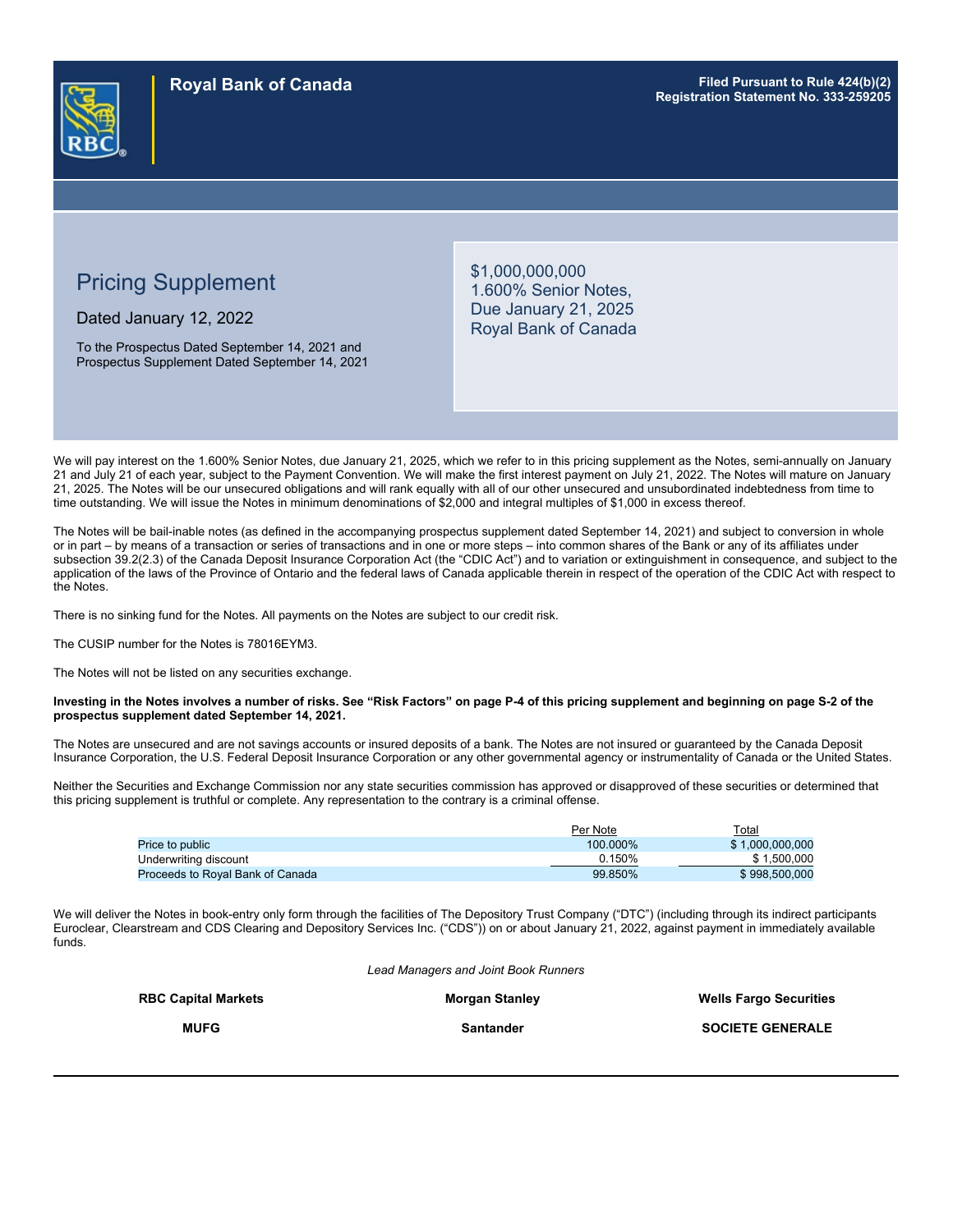# **TERMS OF THE NOTES**

We describe the basic features of the Notes in the sections of the prospectus dated September 14, 2021 called "Description of Debt Securities" and *prospectus supplement dated September 14, 2021 called "Description of the Notes We May Offer," subject to and as modified by the provisions described below.*

| Issuer:                                       | Royal Bank of Canada (the "Bank")                                                                                                                                                                                                                                                                                                                                                                  |
|-----------------------------------------------|----------------------------------------------------------------------------------------------------------------------------------------------------------------------------------------------------------------------------------------------------------------------------------------------------------------------------------------------------------------------------------------------------|
| Issue:                                        | Senior Global Medium-Term Notes, Series I                                                                                                                                                                                                                                                                                                                                                          |
| Title of Series:                              | 1.600% Senior Notes, due January 21, 2025                                                                                                                                                                                                                                                                                                                                                          |
| Ranking:                                      | Senior                                                                                                                                                                                                                                                                                                                                                                                             |
| <b>Principal Amount:</b>                      | US \$1,000,000,000                                                                                                                                                                                                                                                                                                                                                                                 |
| Currency:                                     | U.S. Dollars                                                                                                                                                                                                                                                                                                                                                                                       |
| <b>Minimum Denominations:</b>                 | \$2,000 and integral multiples of \$1,000 in excess thereof                                                                                                                                                                                                                                                                                                                                        |
| Pricing Date:                                 | January 12, 2022                                                                                                                                                                                                                                                                                                                                                                                   |
| <b>Issue Date:</b>                            | January 21, 2022                                                                                                                                                                                                                                                                                                                                                                                   |
| Maturity Date:                                | January 21, 2025                                                                                                                                                                                                                                                                                                                                                                                   |
| CUSIP / ISIN / Common<br>Code:                | 78016EYM3 / US78016EYM38 / 243483182                                                                                                                                                                                                                                                                                                                                                               |
| Interest Rate:                                | For each Interest Period (as defined below), the Notes will bear interest at the fixed rate of 1.600% per annum.                                                                                                                                                                                                                                                                                   |
| Interest Payment Dates:                       | Semi-Annually, on each January 21 and July 21, beginning on July 21, 2022 and ending on the Maturity Date,<br>subject to the Payment Convention, as described below.                                                                                                                                                                                                                               |
| Interest Periods:                             | The Notes will bear interest from and including each Interest Payment Date (or in the case of the initial Interest<br>Period, the Issue Date) to but excluding the following Interest Payment Date (or, in the case of the final Interest<br>Period, the redemption date or the Maturity Date) (each such period, an "Interest Period"), subject to the Payment<br>Convention, as described below. |
| <b>Record Dates for Interest</b><br>Payments: | The fifteenth calendar day, whether or not a Business Day, immediately preceding the related Interest Payment<br>Date.                                                                                                                                                                                                                                                                             |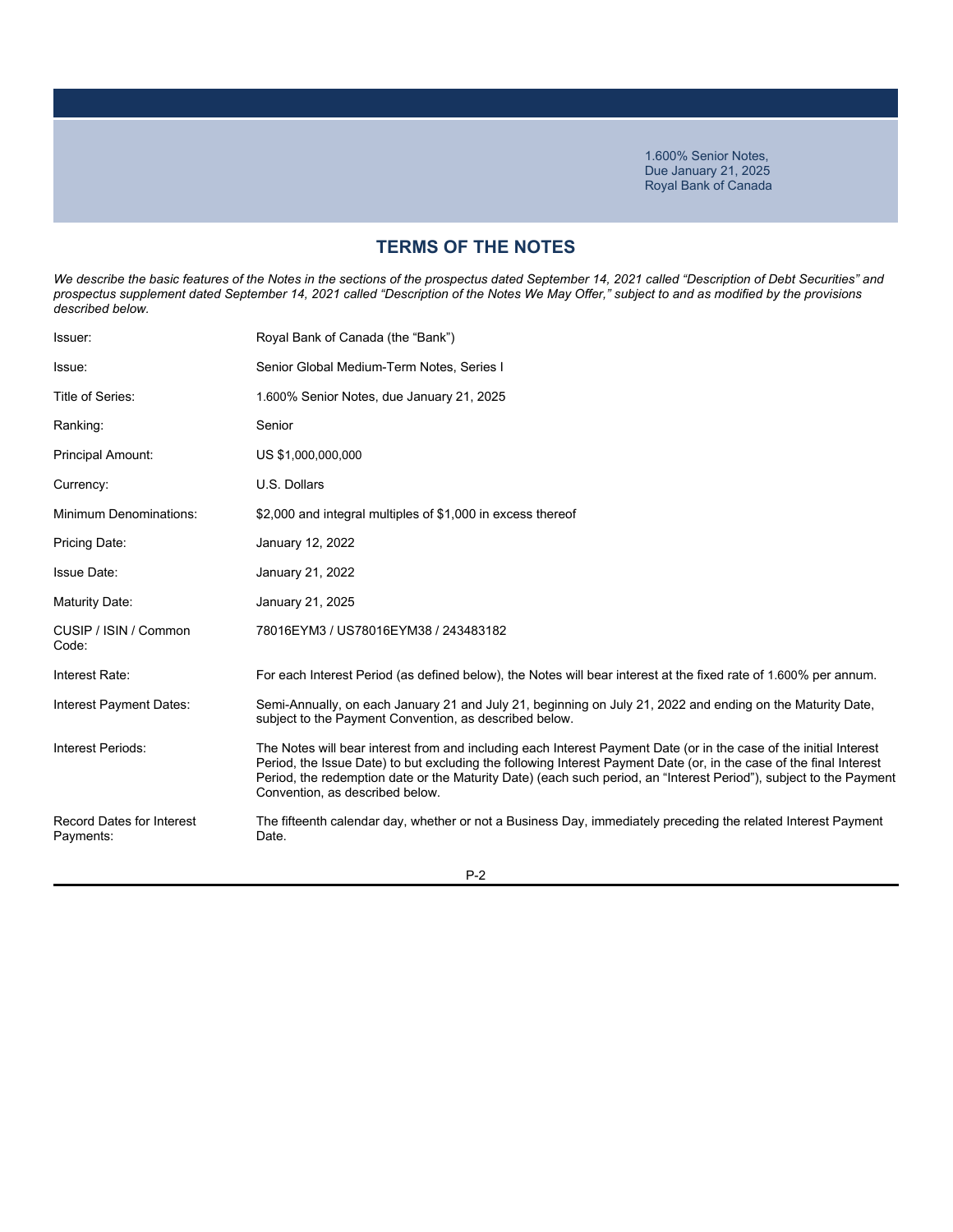| Payment Convention:                             | If any Interest Payment Date or the Maturity Date falls on a day that is not a Business Day, the required payment<br>of principal, premium, if any, and/or interest will be made on the next succeeding Business Day, and no additional<br>interest will accrue in respect of the payment made on that next succeeding Business Day.                                                                                                                    |
|-------------------------------------------------|---------------------------------------------------------------------------------------------------------------------------------------------------------------------------------------------------------------------------------------------------------------------------------------------------------------------------------------------------------------------------------------------------------------------------------------------------------|
| Business Day:                                   | A Monday, Tuesday, Wednesday, Thursday or Friday that is neither a legal holiday nor a day on which banking<br>institutions are authorized or required by law to close in New York City or Toronto.                                                                                                                                                                                                                                                     |
| Day Count Fraction:                             | Interest will be computed and paid on a 30/360 basis (based upon a 360-day year of twelve 30-day months).                                                                                                                                                                                                                                                                                                                                               |
| Canadian Bail-in Powers<br>Acknowledgment:      | The Notes are bail-inable notes. See "Specific Terms of the Notes—Agreement with Respect to the Exercise of<br>Canadian Bail-in Powers".                                                                                                                                                                                                                                                                                                                |
| Repayment at Option of<br>Holder:               | Not applicable.                                                                                                                                                                                                                                                                                                                                                                                                                                         |
| Lead Managers and Joint<br><b>Book Runners:</b> | RBC Capital Markets, LLC, Morgan Stanley & Co. LLC, Wells Fargo Securities, LLC, MUFG Securities Americas<br>Inc., Santander Investment Securities Inc. and SG Americas Securities, LLC                                                                                                                                                                                                                                                                 |
| Public Offering Price:                          | 100.000%                                                                                                                                                                                                                                                                                                                                                                                                                                                |
| <b>Underwriting Discount:</b>                   | 0.150%                                                                                                                                                                                                                                                                                                                                                                                                                                                  |
| <b>Clearance and Settlement:</b>                | DTC (including through its indirect participants Euroclear, Clearstream and CDS, as described under "Ownership<br>and Book-Entry Issuance" in the prospectus dated September 14, 2021).                                                                                                                                                                                                                                                                 |
| Listing:                                        | The Notes will not be listed on any securities exchange or quotation system.                                                                                                                                                                                                                                                                                                                                                                            |
| Terms Incorporated in the<br>Master Note:       | All of the terms appearing above on pages P-2 and P-3 under the caption "Terms of the Notes" of this pricing<br>supplement and the terms appearing under the caption "Specific Terms of the Notes" below.<br>The Notes are part of a series of senior debt securities of the Bank entitled "Senior Global Medium-Term Notes,<br>Series I." The Notes will have the CUSIP No. 78016EYM3, the ISIN No. US78016EYM38 and the Common Code<br>No. 243483182. |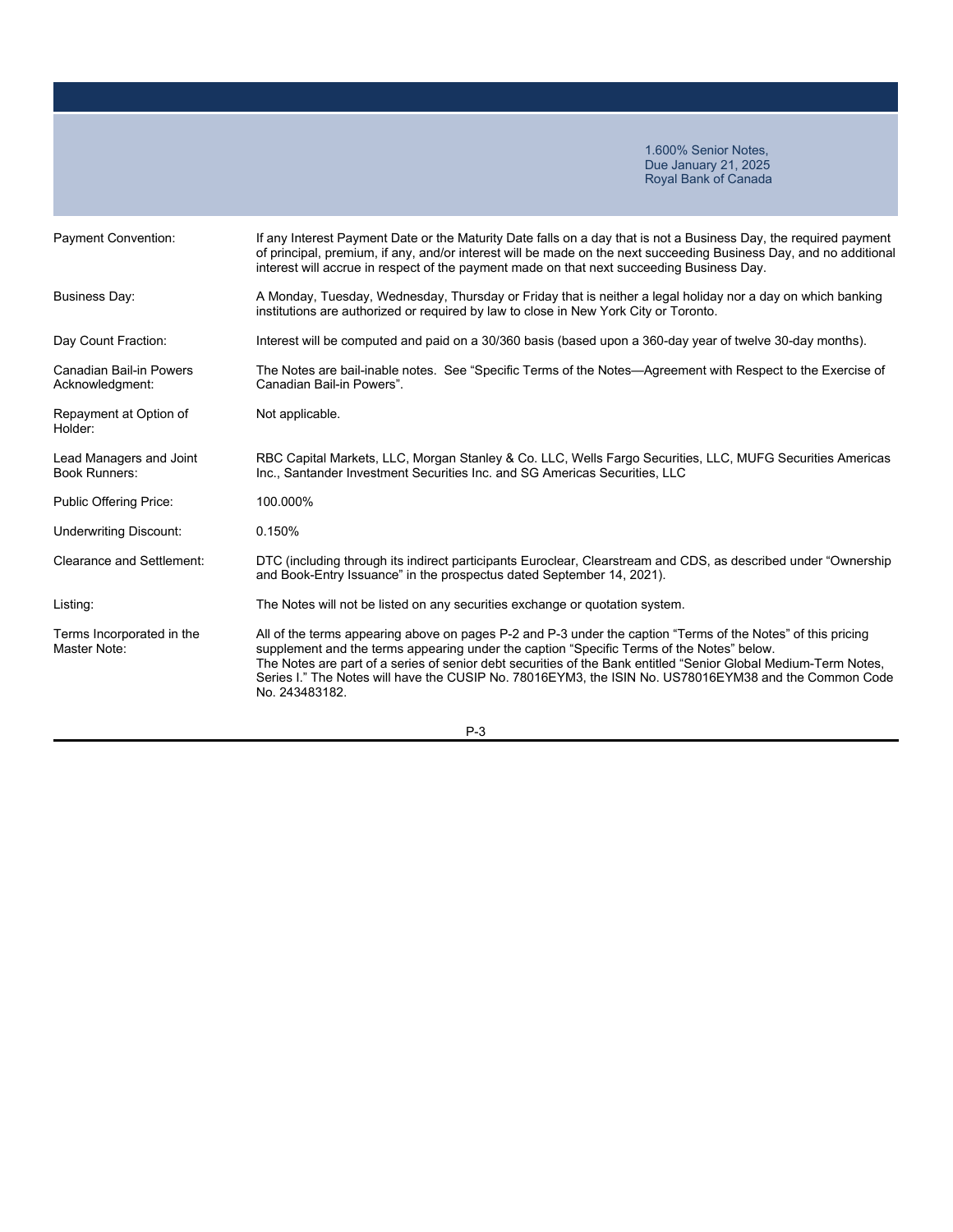# **RISK FACTORS**

*An investment in the Notes is subject to the risks described below, as well as the risks described under "Risk Factors" in the accompanying prospectus, dated September 14, 2021, and the accompanying prospectus supplement, dated September 14, 2021. The Notes are not secured debt.*  You should carefully consider whether the Notes are suited to your particular circumstances. This pricing supplement should be read together with the *accompanying prospectus, dated September 14, 2021, and the accompanying prospectus supplement, dated September 14, 2021. The information in*  the accompanying prospectus and the accompanying prospectus supplement is supplemented by, and to the extent inconsistent therewith replaced and superseded by, the information in this pricing supplement. This section describes certain significant risks relating to an investment in the *Notes. We urge you to read the following information about these risks, together with the other information in this pricing supplement and the accompanying prospectus and accompanying prospectus supplement, before investing in the Notes.*

#### **Investors Are Subject to Our Credit Risk, and Market Perceptions About Our Creditworthiness May Adversely Affect the Market Value of the Notes**.

Investors are dependent on our ability to pay all amounts due on the Notes on the interest payment dates and at maturity, and, therefore, investors are subject to our credit risk and to changes in the market's view of our creditworthiness. Any decrease in the market's view on or confidence in our creditworthiness is likely to adversely affect the market value of the Notes.

### **The Market Value of the Notes May Be Influenced by Unpredictable Factors.**

The market value of your Notes may fluctuate between the date you purchase them and the Maturity Date. Several factors, many of which are beyond our control, will influence the market value of the Notes. Factors that may influence the market value of the Notes include:

- supply and demand for the Notes, including inventory positions with the underwriters or any other market-maker;
- interest rates in the market and expectations about future interest rates;
- the creditworthiness of the Bank;
- the time remaining to the maturity of the Notes; and
- economic, financial, political, regulatory or judicial events that affect financial markets generally.

#### **The Notes Will Not Be Listed on Any Securities Exchange or Quotation System and Secondary Trading May Be Limited.**

The Notes will not be listed on any securities exchange or quotation system. Therefore, there may be little or no secondary market for the Notes. The underwriters may, but are not obligated to, make a market in the Notes. Even if there is a secondary market, it may not provide enough liquidity to allow you to trade or sell the Notes easily. Because we do not expect that other broker-dealers will participate significantly in the secondary market for the Notes, the price at which you may be able to trade your Notes is likely to depend on the price, if any, at which the underwriters are willing to transact. If at any time the underwriters were not to make a market in the Notes, it is likely that there would be no secondary market for the Notes. Accordingly, you should be willing to hold your Notes to maturity.

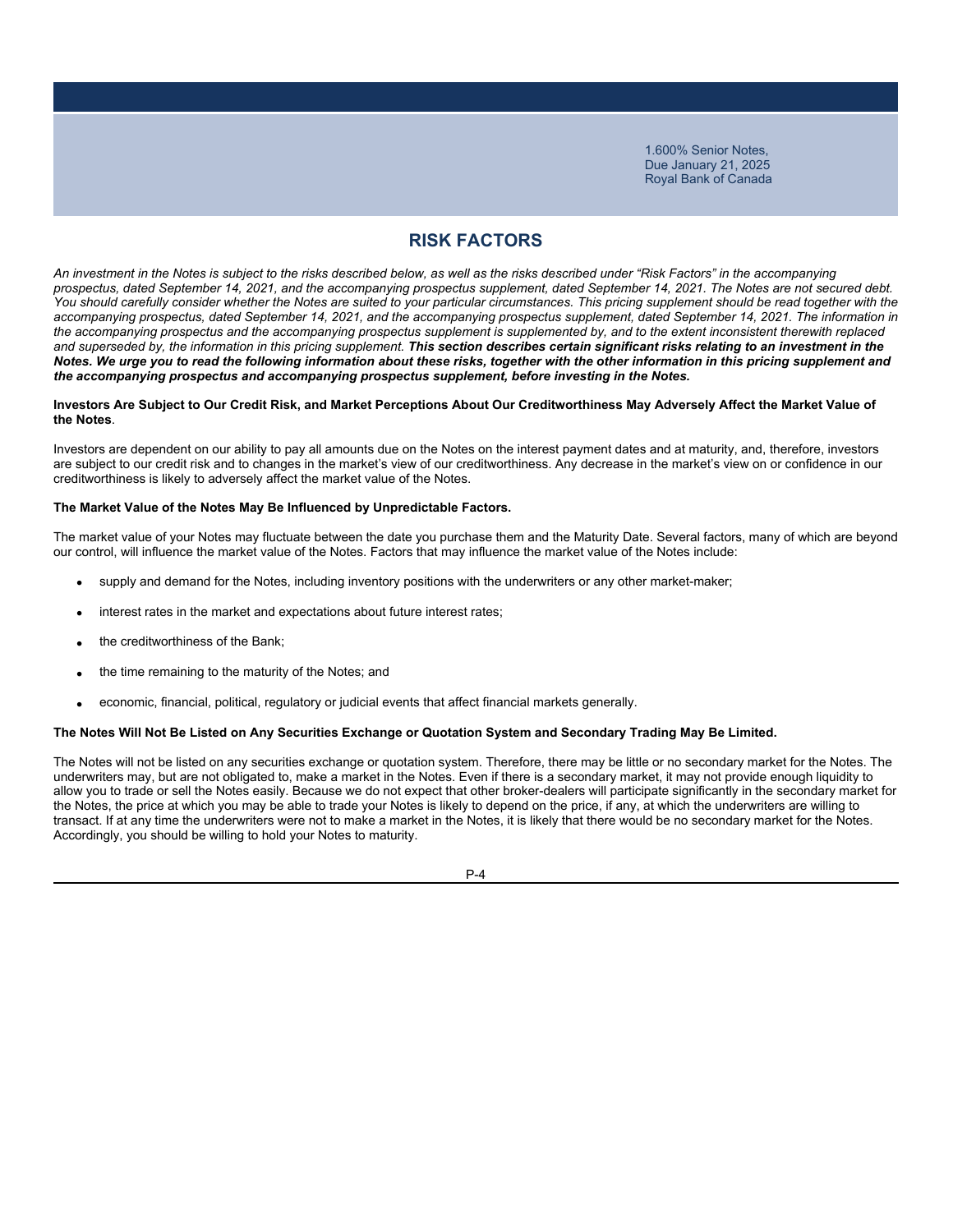### **SPECIFIC TERMS OF THE NOTES**

*Please note that in this section entitled "Specific Terms of the Notes," references to "holders" mean those who own Notes registered in their own names, on the books that we or the trustee maintain for this purpose, and not those who own beneficial interests in Notes registered in street name or*  in Notes issued in book-entry form through DTC or another depositary. Owners of beneficial interests in the Notes should read the section entitled *"Description of the Notes We May Offer—Legal Ownership" in the accompanying prospectus supplement, dated September 14, 2021, and "Ownership and Book-Entry Issuance" in the accompanying prospectus, dated September 14, 2021.*

*The Notes are part of a series of senior debt securities entitled "Senior Global Medium-Term Notes, Series I," that we may issue under our senior indenture, dated as of October 23, 2003, between the Bank and The Bank of New York Mellon, as successor to the corporate trust business of*  JPMorgan Chase Bank, N.A., as trustee, as supplemented by a first supplemental indenture, dated as of July 21, 2006, by a second supplemental *indenture, dated as of February 28, 2007, and by a third supplemental indenture, dated as of September 7, 2018 and as further amended, from time to time (the "indenture"). The Notes are described in the accompanying prospectus supplement. This pricing supplement summarizes financial and other terms that apply to the Notes. We describe terms that apply generally to all Series I Medium-Term Notes in "Description of the Notes We May Offer" in the accompanying prospectus supplement. The terms described in this pricing supplement, and should be read in conjunction with, those*  described in the accompanying prospectus and accompanying prospectus supplement and, if the terms described here are inconsistent with those *described there, the terms described here are controlling.*

*Please note that the information about the price to the public and the net proceeds to the Bank on the front cover of this pricing supplement relates only to the initial sale of the Notes. If you have purchased the Notes in a market-making transaction after the initial sale, information about the price and date of sale to you will be provided in a separate confirmation of sale.*

In addition to the terms described on the front and inside cover of this pricing supplement, the following specific terms will apply to the Notes:

#### **Defeasance**

There shall be no defeasance, full or covenant, applicable to the Notes.

#### **Payment at Maturity**

At maturity you will receive an amount equal to the principal of your Notes plus any accrued and unpaid interest.

#### **Manner of Payment and Delivery**

Any payment on the Notes at maturity will be made to accounts designated by you and approved by us, or at the office of the trustee in New York City, but only when the Notes are surrendered to the trustee at that office. We also may make any payment in accordance with the applicable procedures of the depositary.

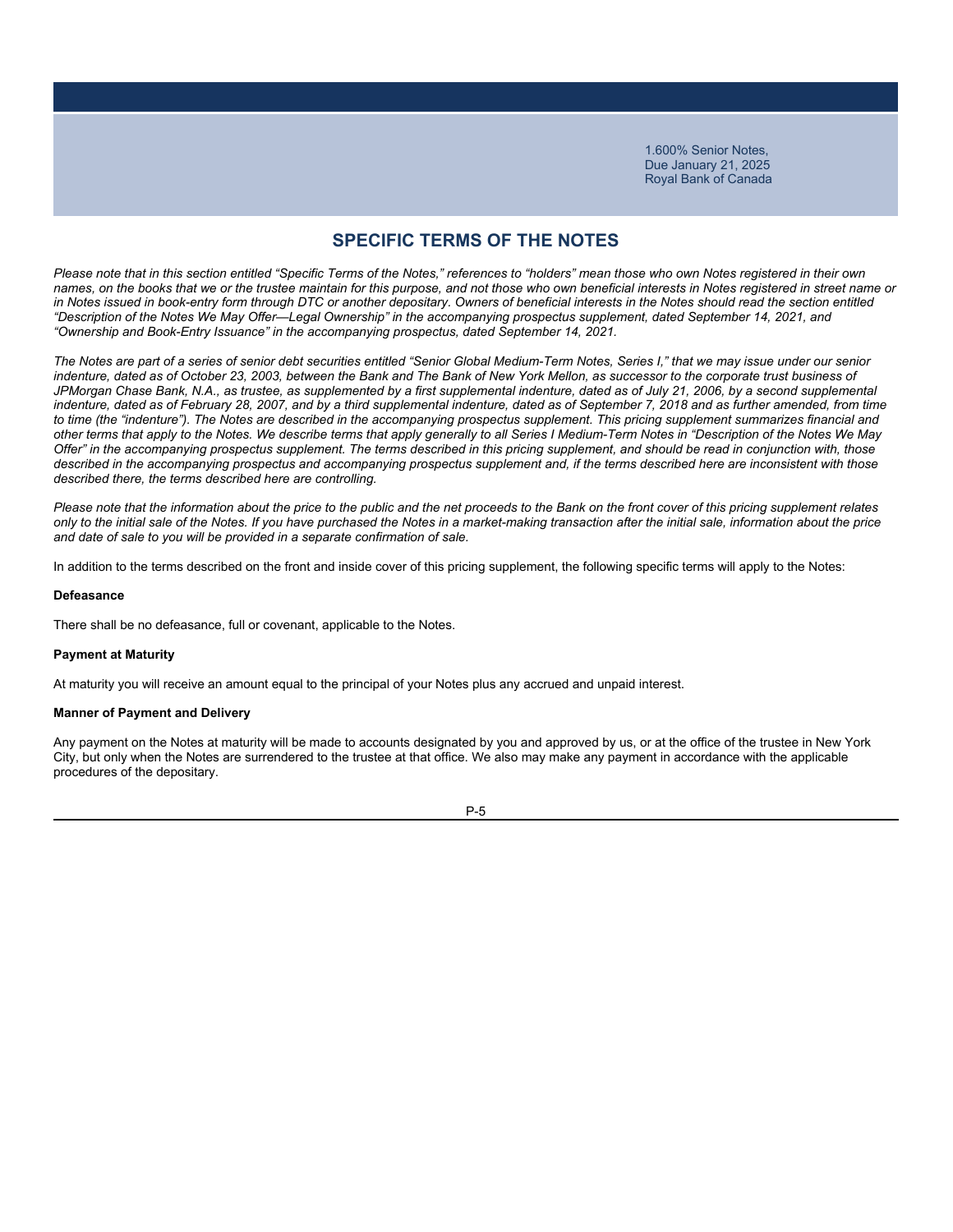### **Agreement with Respect to the Exercise of Canadian Bail-in Powers**

By its acquisition of an interest in any Note, each holder or beneficial owner of that Note is deemed to (i) agree to be bound, in respect of that Note, by the CDIC Act, including the conversion of that Note, in whole or in part – by means of a transaction or series of transactions and in one or more steps – into common shares of the Bank or any of its affiliates under subsection 39.2(2.3) of the CDIC Act and the variation or extinguishment of that Note in consequence, and by the application of the laws of the Province of Ontario and the federal laws of Canada applicable therein in respect of the operation of the CDIC Act with respect to that Note; (ii) attorn and submit to the jurisdiction of the courts in the Province of Ontario with respect to the CDIC Act and those laws; (iii) have represented and warranted to the Bank that the Bank has not directly or indirectly provided financing to the holder for the express purpose of investing in the Note; and (iv) acknowledge and agree that the terms referred to in paragraphs (i) and (ii), above, are binding on that holder or beneficial owner despite any provisions in the indenture or that Note, any other law that governs that Note and any other agreement, arrangement or understanding between that holder or beneficial owner and the Bank with respect to that Note.

Holders and beneficial owners of any Note will have no further rights in respect of that Note to the extent that Note is converted in a bail-in conversion, other than those provided under the bail-in regime, and by its acquisition of an interest in any Note, each holder or beneficial owner of that Note is deemed to irrevocably consent to the converted portion of the principal amount of that Note and any accrued and unpaid interest thereon being deemed paid in full by the Bank by the issuance of common shares of the Bank (or, if applicable, any of its affiliates) upon the occurrence of a bail-in conversion, which bail-in conversion will occur without any further action on the part of that holder or beneficial owner or the trustee; provided that, for the avoidance of doubt, this consent will not limit or otherwise affect any rights that holders or beneficial owners may have under the bail-in regime.

See "Description of Notes We May Offer―Special Provisions Related to Bail-inable Notes" in the accompanying prospectus supplement dated September 14, 2021 for a description of provisions applicable to the Notes as a result of Canadian bail-in powers.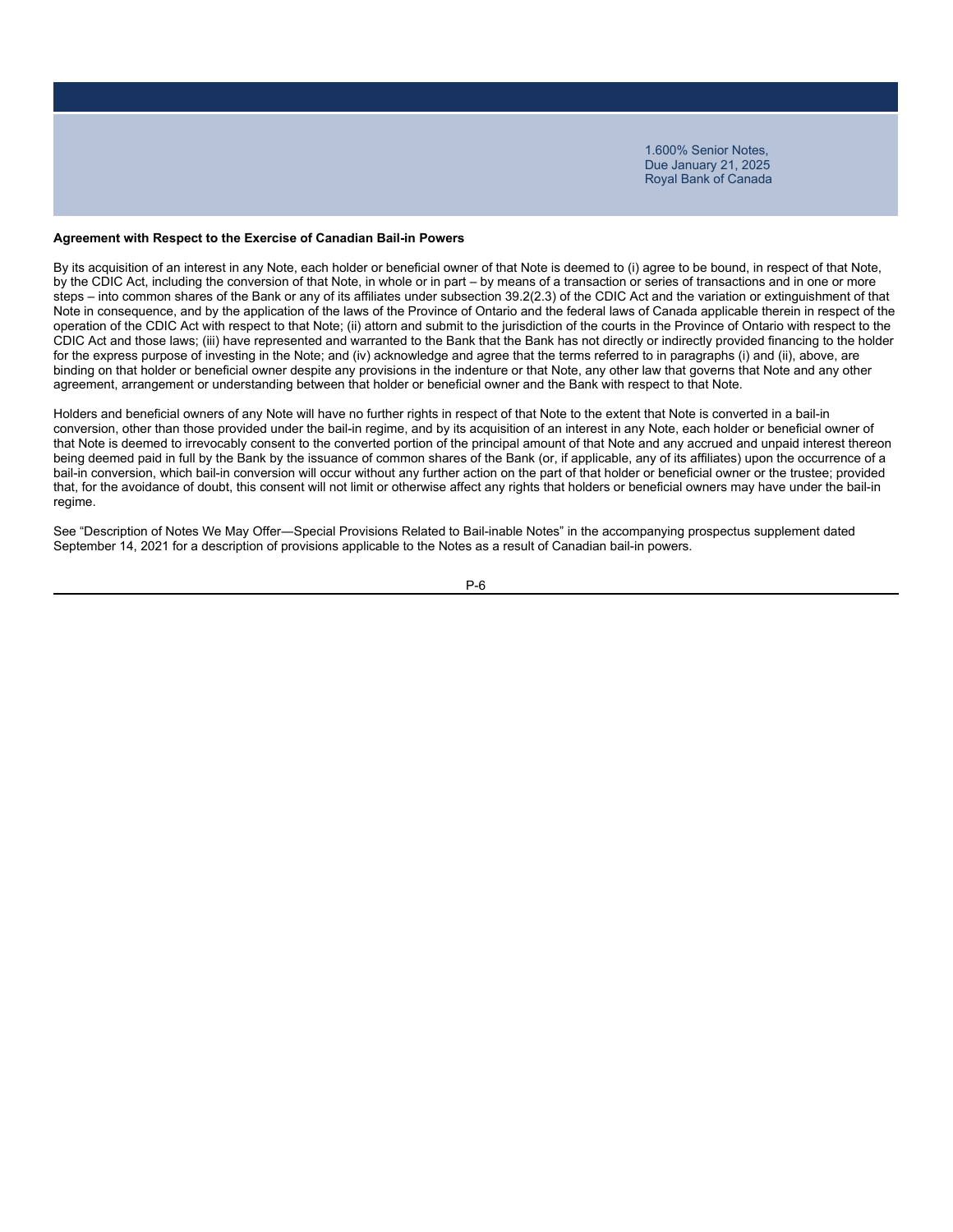### **ADDITIONAL AMOUNTS**

We will pay any amounts to be paid by us on the Notes without deduction or withholding for, or on account of, any and all present or future income, stamp and other taxes, levies, imposts, duties, charges, fees, deductions or withholdings ("taxes") now or hereafter imposed, levied, collected, withheld or assessed by or on behalf of Canada or any Canadian political subdivision or authority that has the power to tax, unless the deduction or withholding is required by law or by the interpretation or administration thereof by the relevant governmental authority. At any time a Canadian taxing jurisdiction requires us to deduct or withhold for or on account of taxes from any payment made under or in respect of the Notes, we will pay such additional amounts ("Additional Amounts") as may be necessary so that the net amounts received by each holder (including Additional Amounts), after such deduction or withholding, shall not be less than the amount the holder would have received had no such deduction or withholding been required.

However, no Additional Amounts will be payable with respect to a payment made to a holder of a Note, or of a right to receive payment in respect thereto (a "Payment Recipient"), which we refer to as an "Excluded Holder," in respect of any taxes imposed because the beneficial owner or Payment Recipient:

- (i) is someone with whom we do not deal at arm's length (within the meaning of the Income Tax Act (Canada)) at the time of making such payment;
- (ii) is subject to such taxes by reason of its being connected presently or formerly with Canada or any province or territory thereof other than by reason of the holder's activity in connection with purchasing such Note, the holding of such Note or the receipt of payments thereunder;
- (iii) is, or does not deal at arm's length with a person who is, a "specified shareholder" (as defined in subsection 18(5) of the Income Tax Act (Canada)) of the Bank;
- (iv) presents such Note for payment (where presentation is required) more than 30 days after the relevant date (except to the extent that the holder thereof would have been entitled to such Additional Amounts on presenting a Note for payment on the last day of such 30 day period); for this purpose, the "relevant date" in relation to any payments on any Note means:
	- (a) the due date for payment thereof, or
	- (b) if the full amount of the monies payable on such date has not been received by the trustee on or prior to such due date, the date on which the full amount of such monies has been received and notice to that effect is given to holders of the Notes in accordance with the indenture;
- (v) could lawfully avoid (but has not so avoided) such withholding or deduction by complying, or requiring that any agent comply with, any statutory requirements necessary to establish qualification for an exemption from withholding or by making, or requiring that any agent make, a declaration of non-residence or other similar claim for exemption to any relevant tax authority; or
- (vi) is subject to deduction or withholding on account of any tax, assessment, or other governmental charge that is imposed or withheld by reason of the application of Sections 1471 through 1474 of the United States Internal Revenue Code of 1986 (or any successor provisions) (the "Internal Revenue Code"), any regulation, pronouncement, or agreement thereunder, official interpretations thereof, or any law implementing an intergovernmental approach thereto, whether currently in effect or as published and amended from time to time.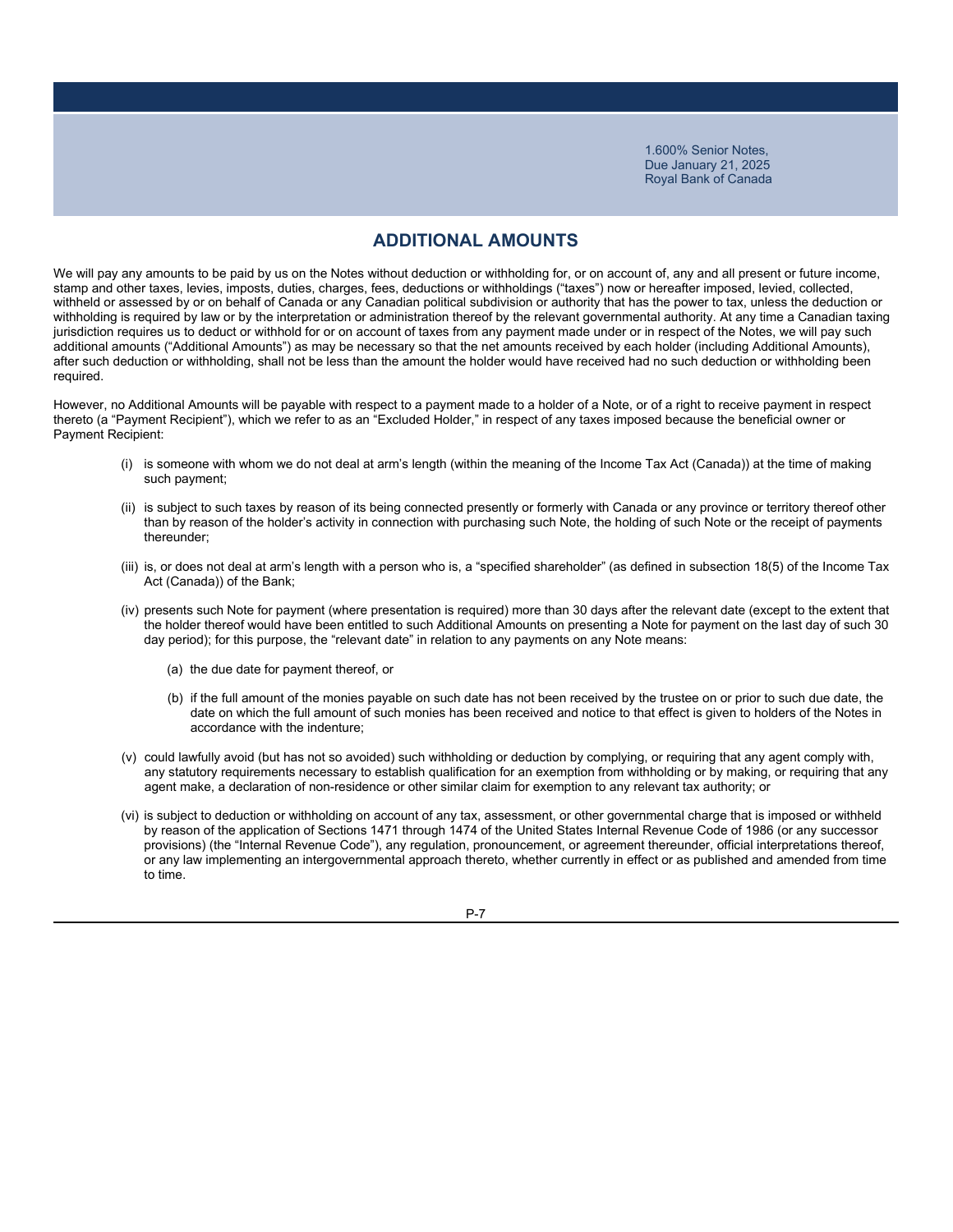For the avoidance of doubt, we will not have any obligation to pay any holders Additional Amounts on any tax which is payable otherwise than by deduction or withholding from payments made under or in respect of the Notes.

We will also make such withholding or deduction and remit the full amount deducted or withheld to the relevant authority in accordance with applicable law. We will furnish to the trustee, within 30 days after the date the payment of any taxes is due pursuant to applicable law, certified copies of tax receipts evidencing that such payment has been made or other evidence of such payment satisfactory to the trustee. We will indemnify and hold harmless each holder of Notes (other than an Excluded Holder) and upon written request reimburse each such holder for the amount of (x) any taxes so levied or imposed and paid by such holder as a result of payments made under or with respect to the Notes, and (y) any taxes levied or imposed and paid by such holder with respect to any reimbursement under (x) above, but excluding any such taxes on such holder's net income or capital.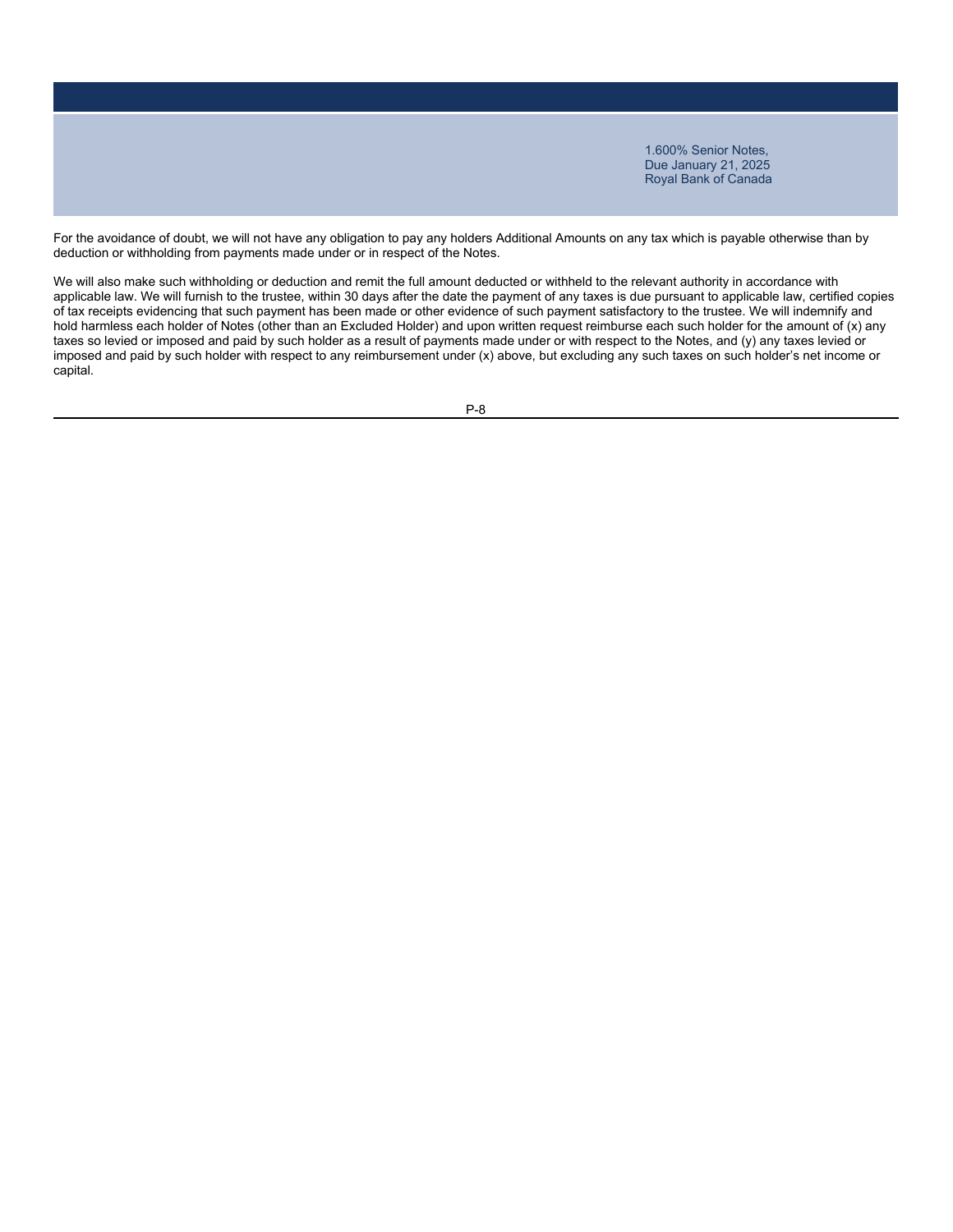### **U.S. FEDERAL INCOME TAX CONSIDERATIONS**

For a discussion of the material U.S. federal income tax consequences of owning the Notes, please see the section "Tax Consequences—United States Taxation" in the accompanying prospectus, dated September 14, 2021. We have determined that the Notes will not be treated as issued with a greater than *de minimis* amount of original issue discount for U.S. federal income tax purposes.

### **CANADIAN FEDERAL INCOME TAX CONSIDERATIONS**

For a discussion of the Canadian federal income tax consequences of owning the Notes, please see the section "Tax Consequences— Canadian Taxation" in the accompanying prospectus, dated September 14, 2021 and the section "Certain Income Tax Consequences—Canadian Taxation" in the accompanying prospectus supplement, dated September 14, 2021.

### **BENEFIT PLAN INVESTOR CONSIDERATIONS**

A fiduciary of a pension, profit-sharing or other employee benefit plan (a "plan") subject to the Employee Retirement Income Security Act of 1974, as amended ("ERISA"), should consider the fiduciary standards of ERISA in the context of the plan's particular circumstances before authorizing an investment in the debt securities.

Any purchaser or holder of debt securities or any interest therein will be deemed to have represented (both on behalf of itself and any plan) by its purchase and holding of the debt securities that either (1) it is not a plan and is not purchasing those debt securities on behalf of or with "plan assets" of any plan or (2) the purchase and holding of the debt securities will not constitute a non-exempt prohibited transaction under ERISA or the Internal Revenue Code. In addition, any purchaser or holder of debt securities or any interest therein which is a non-ERISA arrangement will be deemed to have represented by its purchase or holding or, if applicable, exchange of the debt securities that its purchase and holding will not violate the provisions of any similar law.

For a further discussion of benefit plan investor considerations, please see the discussion under the heading "Benefit Plan Investor Considerations" in the accompanying prospectus, dated September 14, 2021.

### **CLEARANCE AND SETTLEMENT**

The Notes will settle through DTC, and its indirect participants Euroclear, Clearstream and CDS. For a description of DTC, Euroclear, Clearstream and CDS, see "Ownership and Book-Entry Issuance" in the accompanying prospectus, dated September 14, 2021.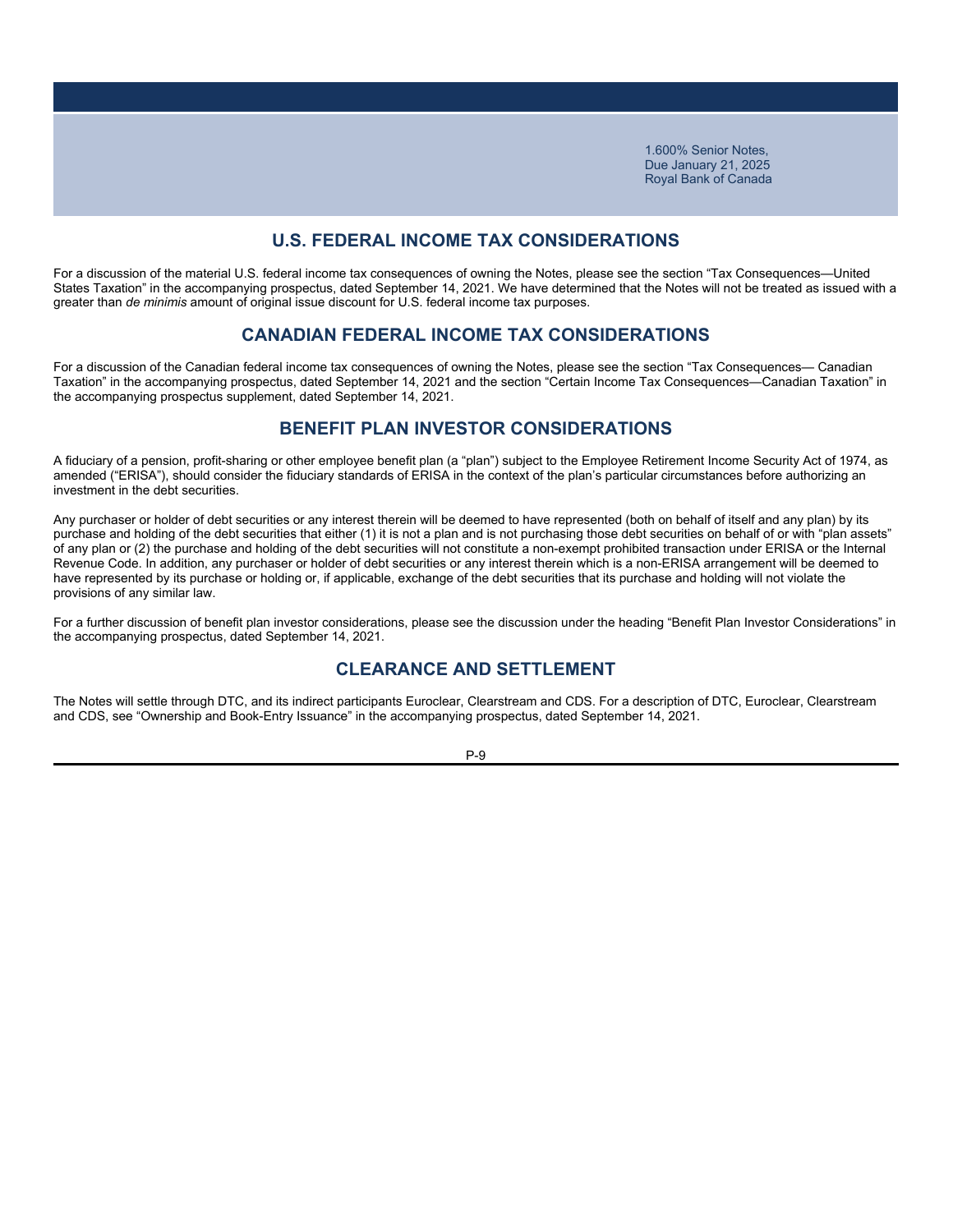# **SUPPLEMENTAL PLAN OF DISTRIBUTION (CONFLICTS OF INTEREST)**

We have entered into a terms agreement, dated January 12, 2022, with the underwriters pursuant to the Distribution Agreement, dated September 14, 2021, among us and the agents party thereto for the purchase and sale of the Notes. We have agreed to sell to each of the underwriters, and each of the underwriters has agreed to purchase from us, the principal amount of the Notes shown opposite its name at the public offering price set forth above.

| Name                                   | <b>Principal Amount of Notes</b> |
|----------------------------------------|----------------------------------|
| <b>RBC Capital Markets, LLC</b>        | 200,000,000                      |
| Morgan Stanley & Co. LLC               | 200,000,000                      |
| Wells Fargo Securities, LLC            | 200,000,000                      |
| <b>MUFG Securities Americas Inc.</b>   | 70,000,000                       |
| Santander Investment Securities Inc.   | 70,000,000                       |
| <b>SG Americas Securities, LLC</b>     | 70,000,000                       |
| <b>ANZ Securities, Inc.</b>            | 10,000,000                       |
| <b>BNY Mellon Capital Markets, LLC</b> | 10,000,000                       |
| Capital One Securities, Inc.           | 10,000,000                       |
| Comerica Securities, Inc.              | 10,000,000                       |
| Commonwealth Bank of Australia         | 10,000,000                       |
| Desjardins Securities Inc.             | 10,000,000                       |
| Fifth Third Securities, Inc.           | 10,000,000                       |
| Huntington Securities, Inc.            | 10,000,000                       |
| KeyBanc Capital Markets Inc.           | 10,000,000                       |
| nabSecurities. LLC                     | 10,000,000                       |
| National Bank of Canada Financial Inc. | 10,000,000                       |
| Nomura International plc               | 10,000,000                       |
| Rabo Securities USA, Inc.              | 10,000,000                       |
| Regions Securities LLC                 | 10,000,000                       |
| <b>Truist Securities, Inc.</b>         | 10,000,000                       |
| U.S. Bancorp Investments, Inc.         | 10,000,000                       |
| <b>Westpac Banking Corporation</b>     | 10,000,000                       |
| Academy Securities, Inc.               | 5,000,000                        |
| CastleOak Securities, L.P.             | 5,000,000                        |
| <b>Great Pacific Securities</b>        | 5,000,000                        |
| R. Seelaus & Co., LLC                  | \$<br>5,000,000                  |
| <b>Total</b>                           | \$<br>1.000.000.000              |

Commonwealth Bank of Australia, Desjardins Securities Inc., Nomura International plc and Westpac Banking Corporation will not effect any offers or sales of any Notes in the United States unless it is through one or more U.S. registered broker-dealers as permitted by the regulations of the Financial Industry Regulatory Authority, Inc. ("FINRA").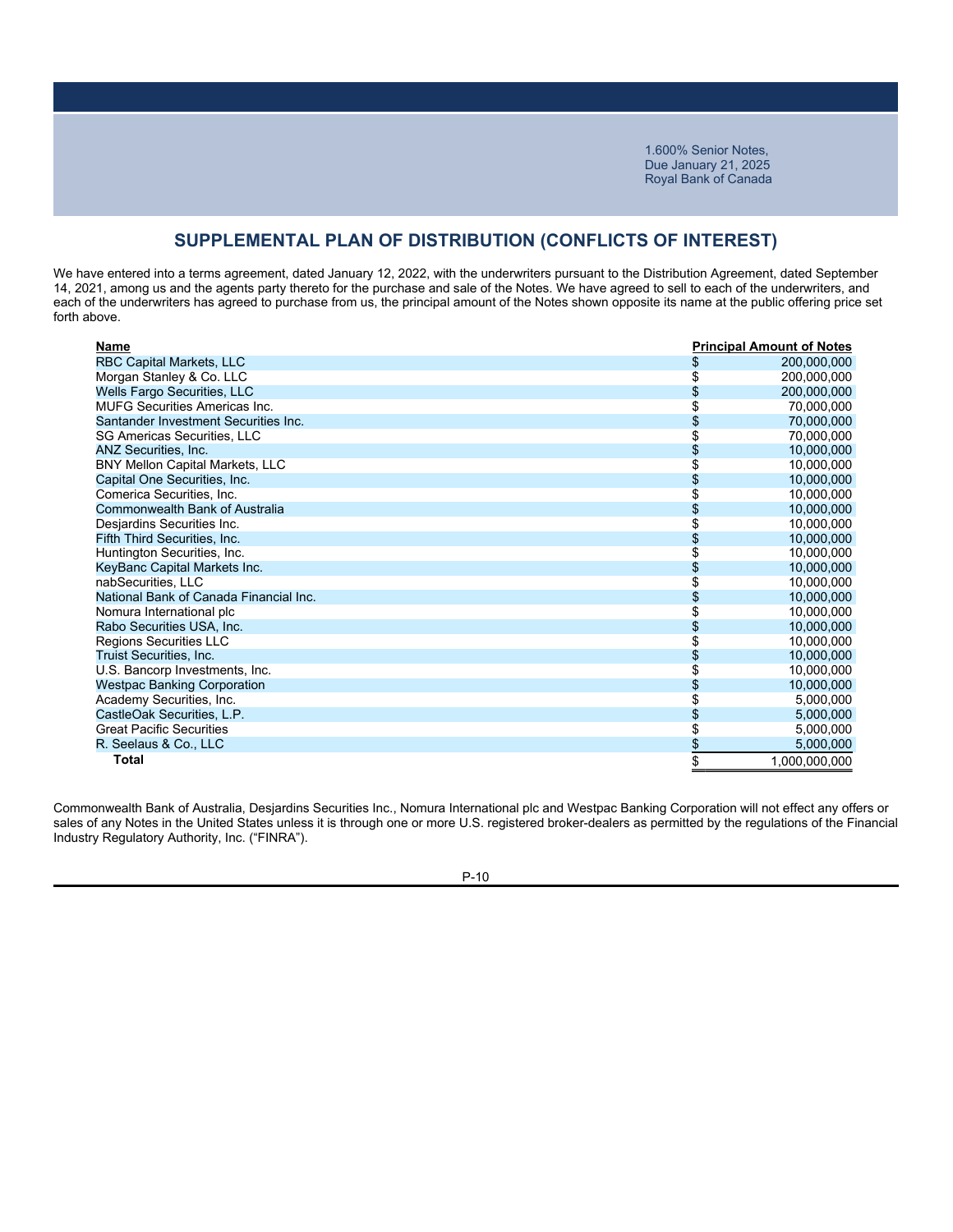The underwriters may sell the Notes to certain dealers at the public offering price, less a concession that will not exceed 0.100% of their principal amount. The underwriters and those dealers may resell the Notes to other dealers at a reallowance discount that will not exceed 0.050% of their principal amount. After the initial offering of the Notes, the concession and reallowance discounts on the Notes may change. The offering of the Notes by the underwriters is subject to receipt and acceptance and subject to the underwriters' right to reject any order in whole or in part.

We estimate that the total offering expenses for the Notes, excluding underwriting discounts and commissions, will be approximately \$39,824.

Subject to the terms and conditions of the terms agreement, the underwriters have agreed to purchase the Notes as principal, for their own account at a purchase price equal to the issue price specified on the front cover of this pricing supplement, less an underwriting discount of 0.150%. To the extent the underwriters resell Notes to a broker or dealer less a concession equal to the entire underwriting discount, such broker or dealer may be deemed to be an "underwriter" of the Notes as such term is defined in the Securities Act of 1933, as amended. The underwriters have advised us that, if they are unable to sell all the Notes at the public offering price, the underwriters propose to offer the Notes from time to time for sale in negotiated transactions or otherwise, at prices to be determined at the time of sale.

In the future, the underwriters may repurchase and resell the Notes in market-making transactions. For more information about the plan of distribution, the Distribution Agreement (of which the terms agreement forms a part) and possible market-making activities; see "Supplemental Plan of Distribution" in the accompanying prospectus supplement dated September 14, 2021.

We expect that delivery of the Notes will be made against payment therefor on January 21, 2022, which is the sixth scheduled business day following the trade date. Under Rule 15c6-1 of the Securities Exchange Act of 1934, trades in the secondary market generally are required to settle no later than two business days after the trade date, unless the parties to any such trade expressly agree otherwise at the time of the trade. Accordingly, purchasers who wish to trade Notes on any date more than two business days prior to delivery of the Notes hereunder will be required, by virtue of the fact that the Notes will initially settle in six business days (T + 6) to specify alternative settlement arrangements to prevent a failed settlement.

### **Conflicts of Interest**

RBC Capital Markets, LLC is our affiliate, and is deemed to have a conflict of interest under FINRA Rule 5121. Accordingly, the offering of the Notes will conform to the requirements of FINRA Rule 5121. The underwriters, with the exception of Commonwealth Bank of Australia, Desjardins Securities Inc., Nomura International plc and Westpac Banking Corporation, are members of FINRA. RBC Capital Markets, LLC is not permitted to sell the Notes to an account over which it exercises discretionary authority without the prior specific written approval of the account holder.

The underwriters and their respective affiliates are full service financial institutions engaged in various activities, which may include securities trading, commercial and investment banking, financial advisory, investment management, investment research, principal investment, hedging, financing and brokerage activities. Certain of the underwriters and their respective affiliates have, from time to time, performed, and may in the future perform, various financial advisory and investment banking services for the Bank, for which they received or will receive customary fees and expenses.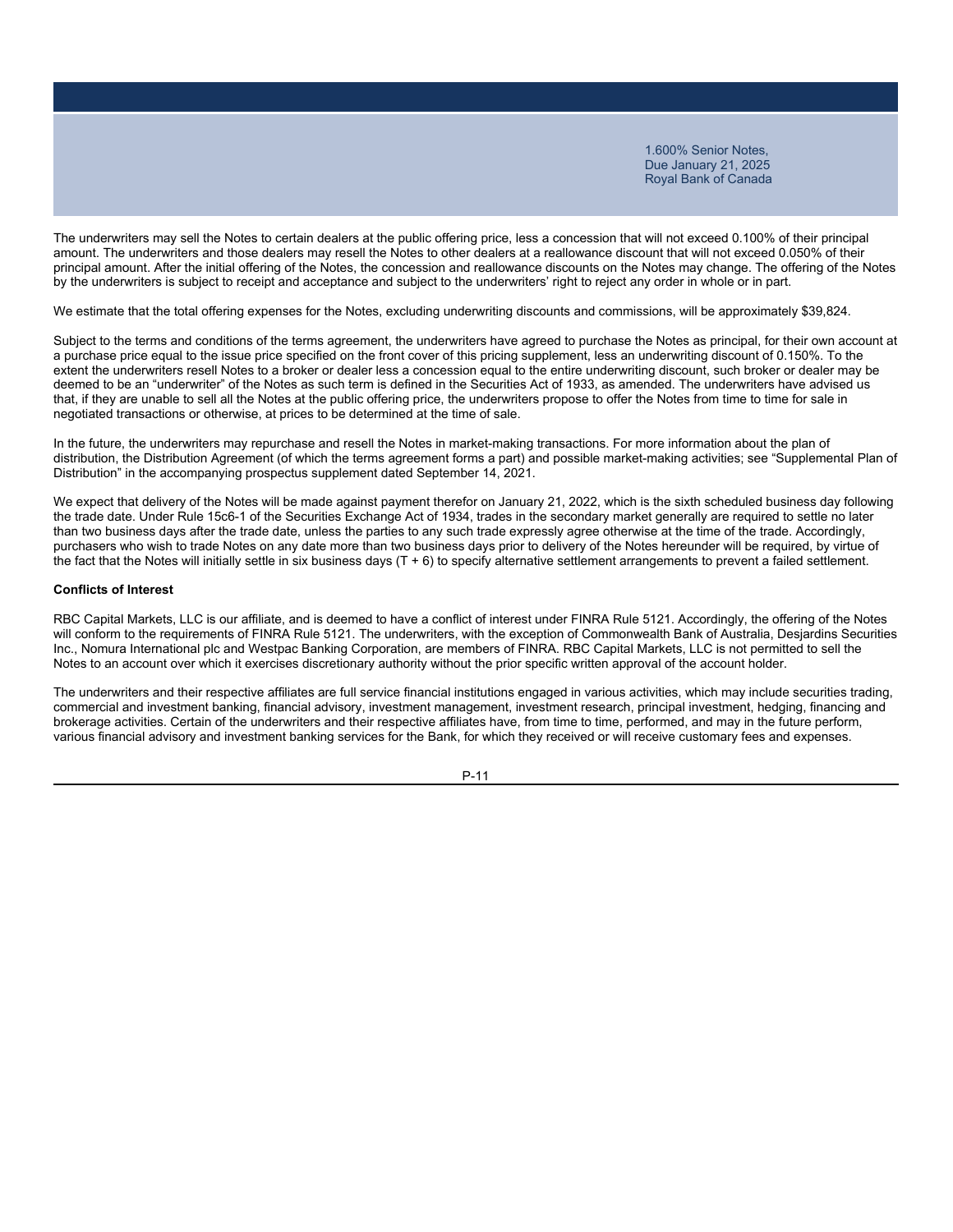In the ordinary course of their various business activities, the underwriters and their respective affiliates may make or hold a broad array of investments and actively trade debt and equity securities (or related derivative securities) and financial instruments (including bank loans) for their own account and for the accounts of their customers, and such investment and securities activities may involve securities and/or instruments of the Bank. The underwriters and their respective affiliates may also make investment recommendations and/or publish or express independent research views in respect of such securities or instruments and may at any time hold, or recommend to clients that they acquire, long and/or short positions in such securities and instruments.

### **Selling Restrictions**

*European Economic Area.* PROHIBITION OF SALES TO EEA RETAIL INVESTORS. The Notes are not intended to be offered, sold or otherwise made available to, and should not be offered, sold or otherwise made available to, any retail investor in the European Economic Area ("EEA"). For these purposes, the expression "offer" includes the communication in any form and by any means of sufficient information on the terms of the offer and the Notes to be offered so as to enable an investor to decide to purchase or subscribe the Notes, and a "retail investor" means a person who is one (or more) of: (a) a retail client, as defined in point (11) of Article 4(1) of Directive 2014/65/EU, as amended ("MiFID II"); or (b) a customer, within the meaning of Insurance Distribution Directive 2016/97/EU, as amended, where that customer would not qualify as a professional client as defined in point (10) of Article 4(1) of MiFID II; or (c) not a qualified investor as defined in the Regulation (E) 2017/1129, as amended (the "Prospectus Regulation"). Consequently, no key information document required by Regulation (EU) No 1286/2014, as amended (the "PRIIPs Regulation") for offering or selling the Notes or otherwise making them available to retail investors in the EEA has been prepared, and therefore, offering or selling the Notes or otherwise making them available to any retail investor in the EEA may be unlawful under the PRIIPs Regulation. This pricing supplement has been prepared on the basis that any offer of Notes in any Member State of the EEA or the UK will be made pursuant to an exemption under the Prospectus Regulation from the requirement to publish a prospectus for offers of Notes. This pricing supplement is not a prospectus for the purposes of the Prospectus Regulation.

### *United Kingdom*. PROHIBITION OF SALES TO UK RETAIL INVESTORS.

The Notes are not intended to be offered, sold or otherwise made available to, and should not be offered, sold or otherwise made available to, any retail investor in the United Kingdom ("UK"). For these purposes, a retail investor means a person who is one (or more) of: (i) a retail client, as defined in point (8) of Article 2 of Regulation (EU) No 2017/565 as it forms part of domestic law by virtue of the European Union (Withdrawal) Act 2018 (the "EUWA"); or (ii) a customer within the meaning of the provisions of the Financial Services and Markets Act 2000 (the "FSMA") and any rules or regulations made under the FSMA to implement Directive (EU) 2016/97, where that customer would not qualify as a professional client, as defined in point (8) of Article 2(1) of Regulation (EU) No 600/2014 as it forms part of domestic law by virtue of the EUWA; or (iii) not a qualified investor as defined in Article 2 of Regulation (EU) 2017/1129 as it forms part of domestic law by virtue of the EUWA (the "UK Prospectus Regulation"). Consequently, no key information document required by Regulation (EU) No 1286/2014 as it forms part of domestic law by virtue of the EUWA (the "UK PRIIPs Regulation") for offering or selling the Notes or otherwise making them available to retail investors in the United Kingdom has been prepared and therefore offering or selling the Notes or otherwise making them available to any retail investor in the United Kingdom may be unlawful under the UK PRIIPs Regulation. This pricing supplement has been prepared on the basis that any offer of Notes in the UK will be made pursuant to an exemption under the UK Prospectus Regulation from the requirement to publish a prospectus for offers of Notes. This pricing supplement is not a prospectus for the purposes of the UK Prospectus Regulation.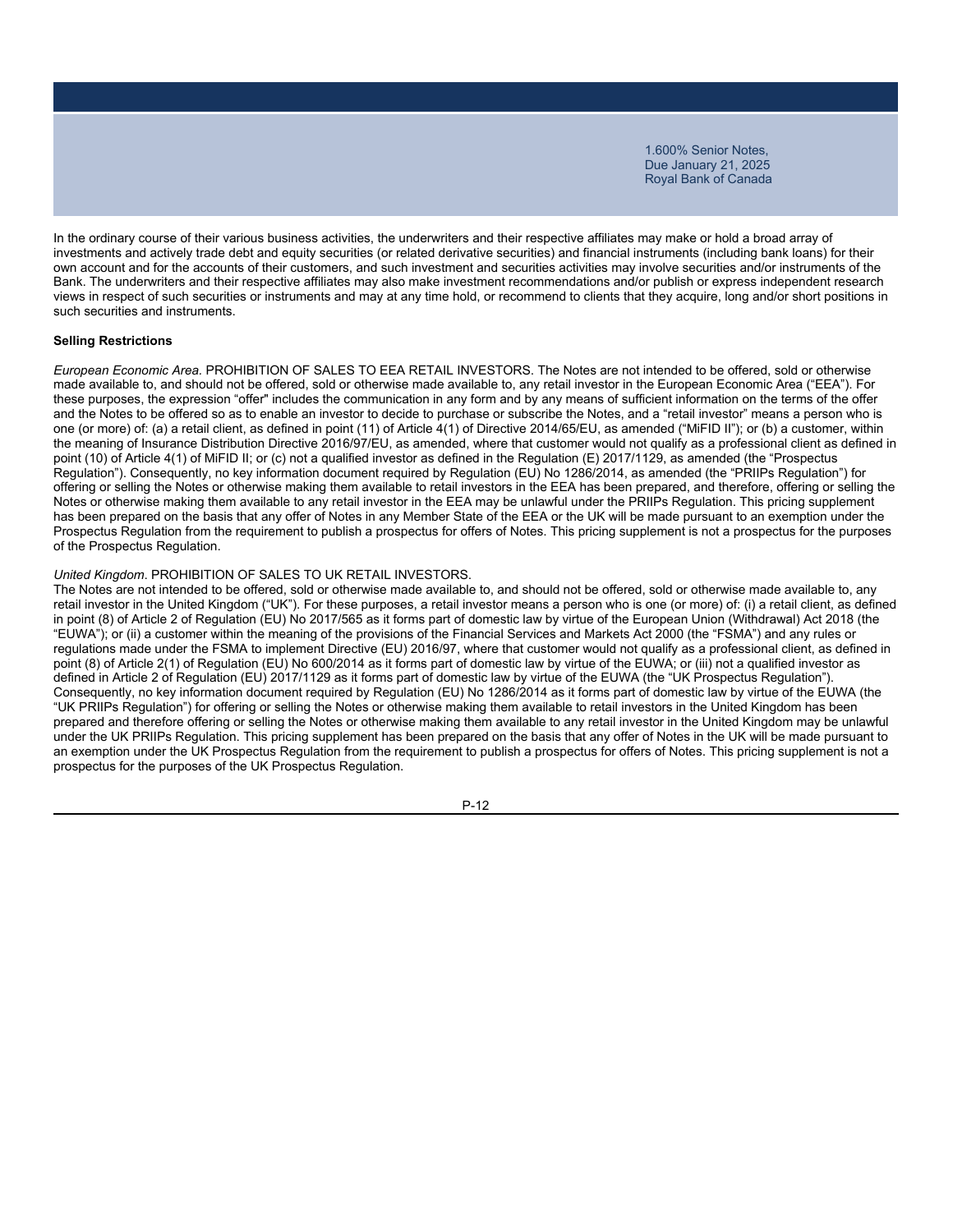This pricing supplement and any other material in relation to the Notes are only being distributed to, and are only directed at, persons in the UK that are qualified investors within the meaning of Article 2(1)(e) of the UK Prospectus Regulation that also (i) have professional experience in matters relating to investments falling within Article 19(5) of the Financial Services and Markets Act 2000 (Financial Promotion) Order 2005, as amended (the "Order"), (ii) who fall within Article 49(2)(a) to (d) of the Order or (iii) to whom it may otherwise lawfully be communicated (all such persons together being referred to as "relevant persons"). The Notes are only available to, and any invitation, offer or agreement to purchase or otherwise acquire such Notes will be engaged in only with, relevant persons. This pricing supplement and its contents should not be distributed, published or reproduced (in whole or in part) or disclosed by recipients to any other person in the UK. Any person in the UK that is not a relevant person should not act or rely on this pricing supplement or any of its contents.

*Hong Kong*. The Notes may not be offered or sold in Hong Kong by means of any document other than (a) in circumstances which do not constitute an offer to the public within the meaning of the Companies (Winding Up and Miscellaneous Provisions) Ordinance (Cap. 32 of the Laws of Hong Kong) ("Companies (Winding Up and Miscellaneous Provisions) Ordinance") or which do not constitute an invitation to the public within the meaning of the Securities and Futures Ordinance (Cap. 571 of the Laws of Hong Kong) ("Securities and Futures Ordinance"), or (b) to "professional investors" as defined in the Securities and Futures Ordinance and any rules made thereunder, or (c) in other circumstances which do not result in the document being a "prospectus" as defined in the Companies (Winding Up and Miscellaneous Provisions) Ordinance, and no advertisement, invitation or document relating to the Notes may be issued or may be in the possession of any person for the purpose of issue (in each case whether in Hong Kong or elsewhere), which is directed at, or the contents of which are likely to be accessed or read by, the public in Hong Kong (except if permitted to do so under the securities laws of Hong Kong) other than with respect to Notes which are or are intended to be disposed of only to persons outside Hong Kong or only to "professional investors" in Hong Kong as defined in the Securities and Futures Ordinance and any rules made thereunder.

*Singapore*. This pricing supplement and the accompanying prospectus and prospectus supplement have not been registered as a prospectus with the Monetary Authority of Singapore. Accordingly, this pricing supplement, the accompanying prospectus and prospectus supplement and any other document or material in connection with the offer or sale, or invitation for subscription or purchase, of the Notes may not be circulated or distributed, nor may the Notes be offered or sold, or be made the subject of an invitation for subscription or purchase, whether directly or indirectly, to persons in Singapore other than (a) to an institutional investor (as defined in Section 4A of the Securities and Futures Act, Chapter 289 of Singapore (the "SFA")) under Section 274 of the SFA, (b) to a relevant person (as defined in Section 275(2) of the SFA) pursuant to Section 275(1) of the SFA, or any person pursuant to Section 275(1A) of the SFA, and in accordance with the conditions specified in Section 275 of the SFA or (c) otherwise pursuant to, and in accordance with the conditions of, any other applicable provision of the SFA, in each case subject to conditions set forth in the SFA.

Where the Notes are subscribed or purchased under Section 275 of the SFA by a relevant person which is (a) a corporation (which is not an accredited investor (as defined in Section 4A of the SFA)) the sole business of which is to hold investments and the entire share capital of which is owned by one or more individuals, each of whom is an accredited investor, or (b) a trust (where the trustee is not an accredited investor) whose sole purpose is to hold investments and each beneficiary of the trust is an individual who is an accredited investor, the securities (as defined in Section 239(1) of the SFA) of that corporation shall not be transferable for six months after that corporation has acquired the Notes under Section 275 of the SFA except: (1) to an institutional investor under Section 274 of the SFA or to a relevant person (as defined in Section 275(2) of the SFA), (2) where such transfer arises from an offer in that corporation's securities pursuant to Section 275(1A) or Section 276(4)(i)(B) of the SFA, (3) where no consideration is or will be given for the transfer, (4) where the transfer is by operation of law, (5) as specified in Section 276(7) of the SFA, or (6) as specified in Regulation 32 of the Securities and Futures (Offers of Investments) (Shares and Debentures) Regulations 2005 of Singapore.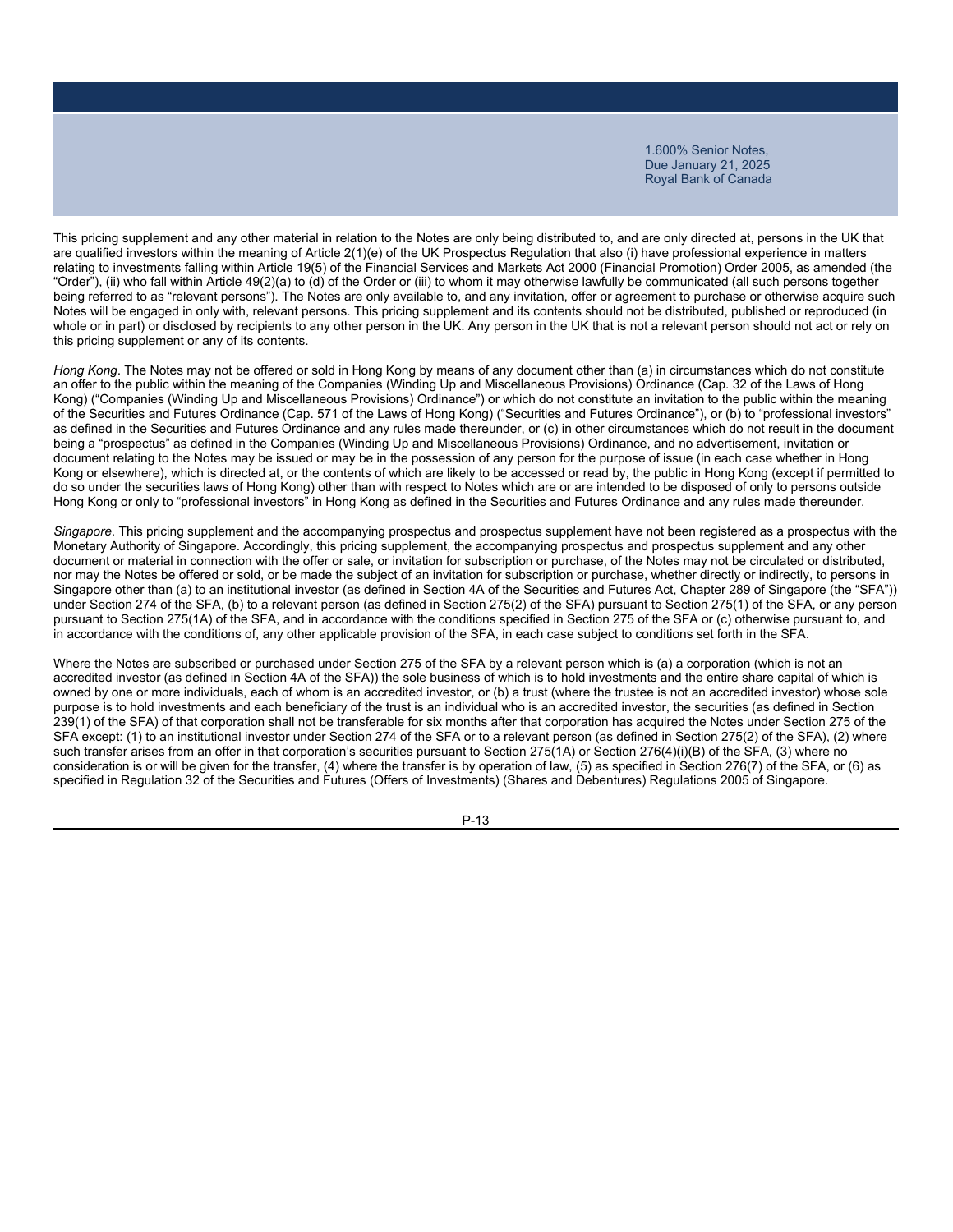Notification under Section 309B(1)(c) of the SFA. The Bank has determined that the Notes are (a) prescribed capital markets products (as defined in the Securities and Futures (Capital Markets Products) Regulations 2018) and (b) Excluded Investment Products (as defined in MAS Notice SFA 04- N12: Notice on the Sale of Investment Products and MAS Notice FAA-N16: Notice on Recommendations on Investment Products).

*Switzerland.* The Notes are not offered, sold or advertised, directly or indirectly, in, into or from Switzerland on the basis of a public offering and will not be listed on the SIX Swiss Exchange or any other offering or regulated trading facility in Switzerland. Accordingly, neither this pricing supplement, the accompanying prospectus and prospectus supplement nor other marketing material constitute a prospectus as defined in article 652a or article 1156 of the Swiss Code of Obligations or a listing prospectus as defined in article 32 of the Listing Rules of the SIX Swiss Exchange or any other regulated trading facility in Switzerland. Any resales of the Notes may only be undertaken on a private basis to selected individual investors in compliance with Swiss law. This pricing supplement, the accompanying prospectus or prospectus supplement may not be copied, reproduced, distributed or passed on to others or otherwise made available in Switzerland without our prior written consent. By accepting this pricing supplement, the accompanying prospectus or prospectus supplement or by subscribing to the notes, investors are deemed to have acknowledged and agreed to abide by these restrictions.

*Japan.* The Notes have not been and will not be registered pursuant to Article 4, Paragraph 1 of the Financial Instruments and Exchange Act. Accordingly, none of the Notes nor any interest therein may be offered or sold, directly or indirectly, in Japan or to, or for the benefit of, any "resident" of Japan (which term as used herein means any person resident in Japan, including any corporation or other entity organized under the laws of Japan), or to others for re-offering or resale, directly or indirectly, in Japan or to or for the benefit of a resident of Japan, except pursuant to an exemption from the registration requirements of, and otherwise in compliance with, the Financial Instruments and Exchange Act and any other applicable laws, regulations and ministerial guidelines of Japan in effect at the relevant time.

*Canada*. Sales into Canada are permitted.